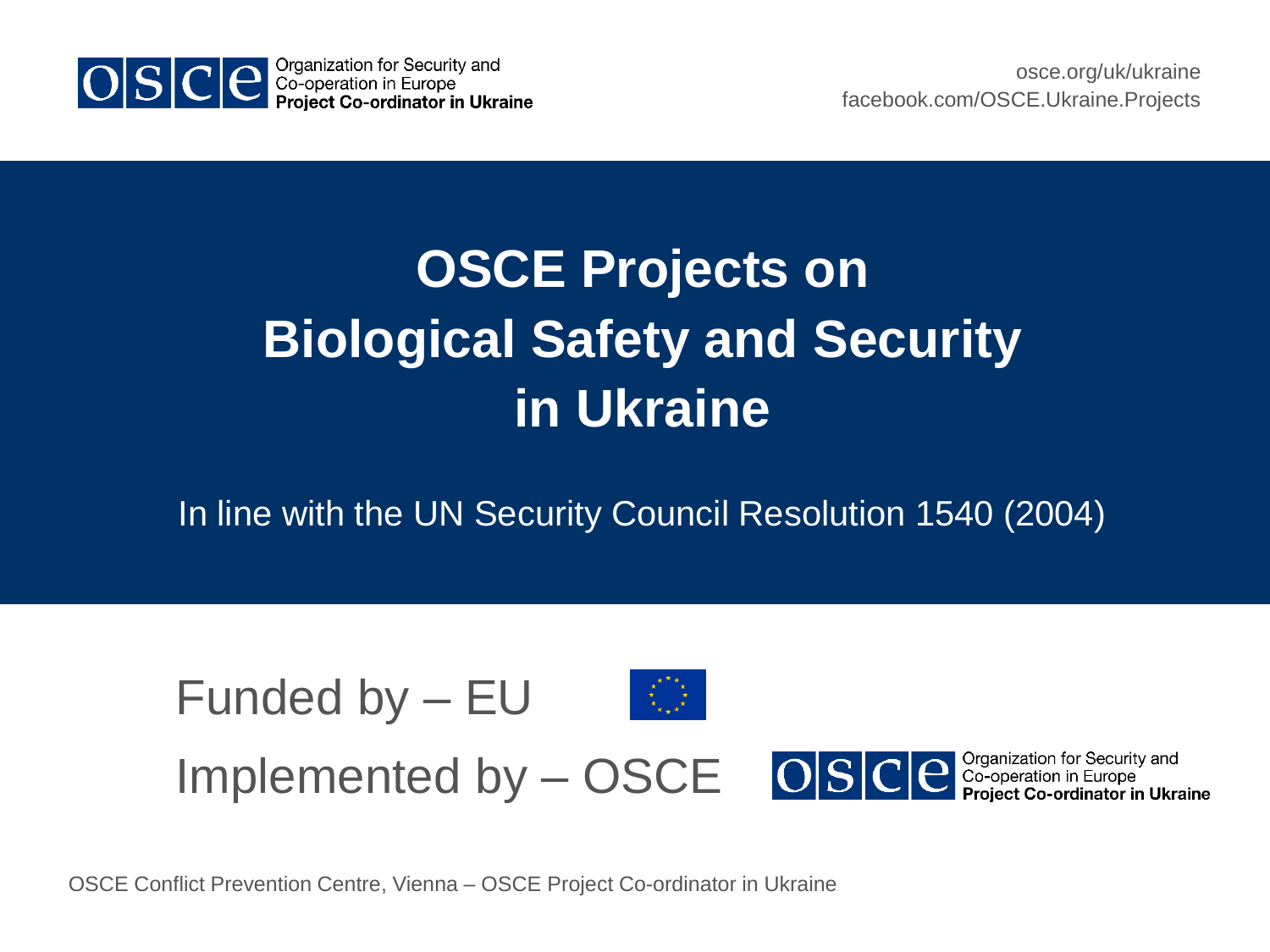# **Overview**

- Harmonization of legislation
- Improvement of veterinary surveillance
- Training of specialists

## EUR 1 913 900 3 years

EU Council Decision (CFSP) 2019/1296 of 31 July 2019 in support of strengthening biological safety and security in Ukraine in line with the UN Security Council Resolution 1540 [\(2004\) on non-proliferation of weapons](https://eur-lex.europa.eu/legal-content/EN/TXT/PDF/?uri=CELEX:32019D1296&from=EN)  of mass destruction and their means of delivery





Organization for Security and<br>Co-operation in Europe **Project Co-ordinator in Ukraine**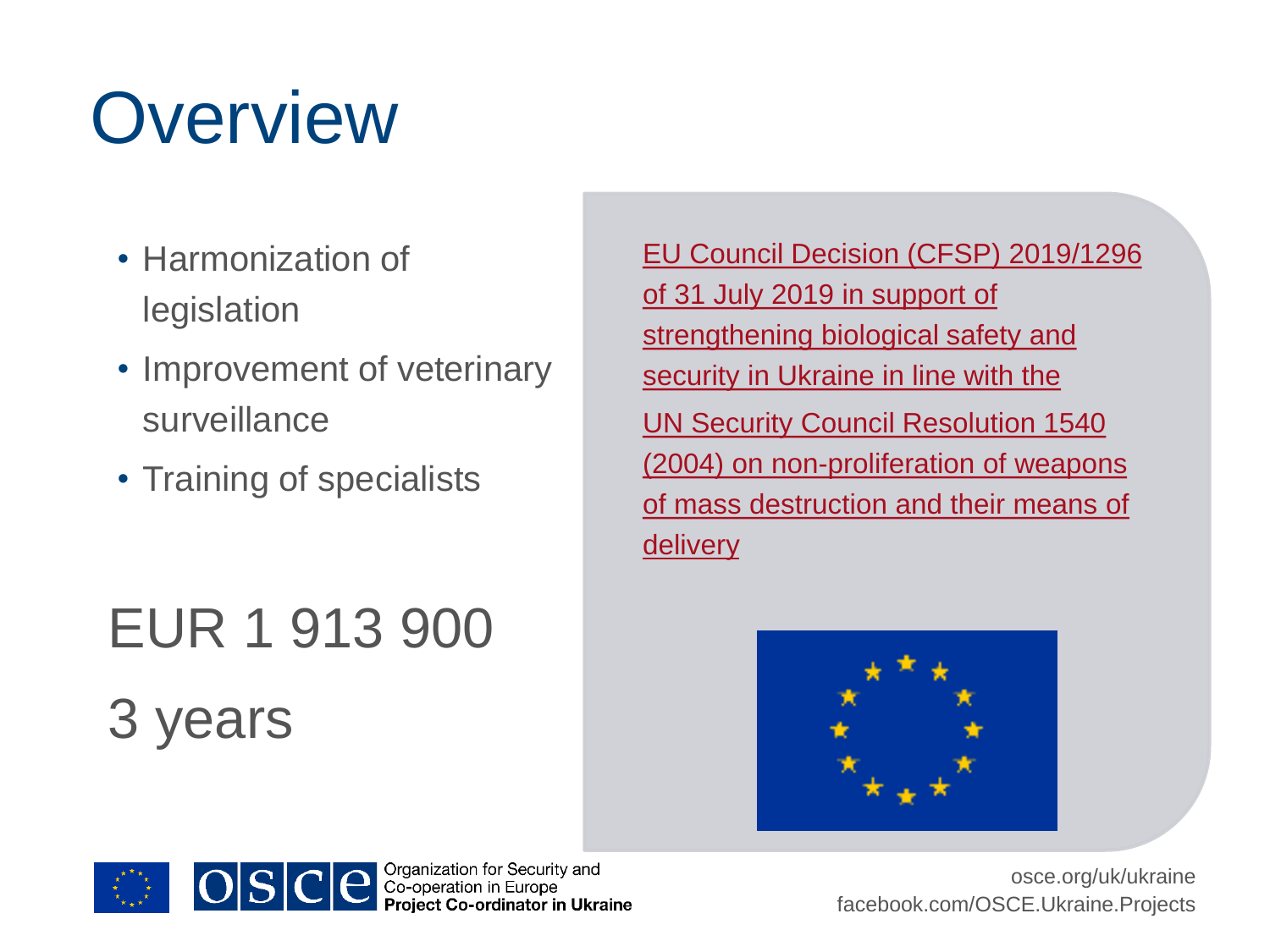# **Chronology**

**2018** – review of biological safety and security in Ukraine

**2018** – development of a concept note followed by three project proposals in coordination with national counterparts

**2019** – EU Council Decision for financial contribution

**2020** – launch of projects

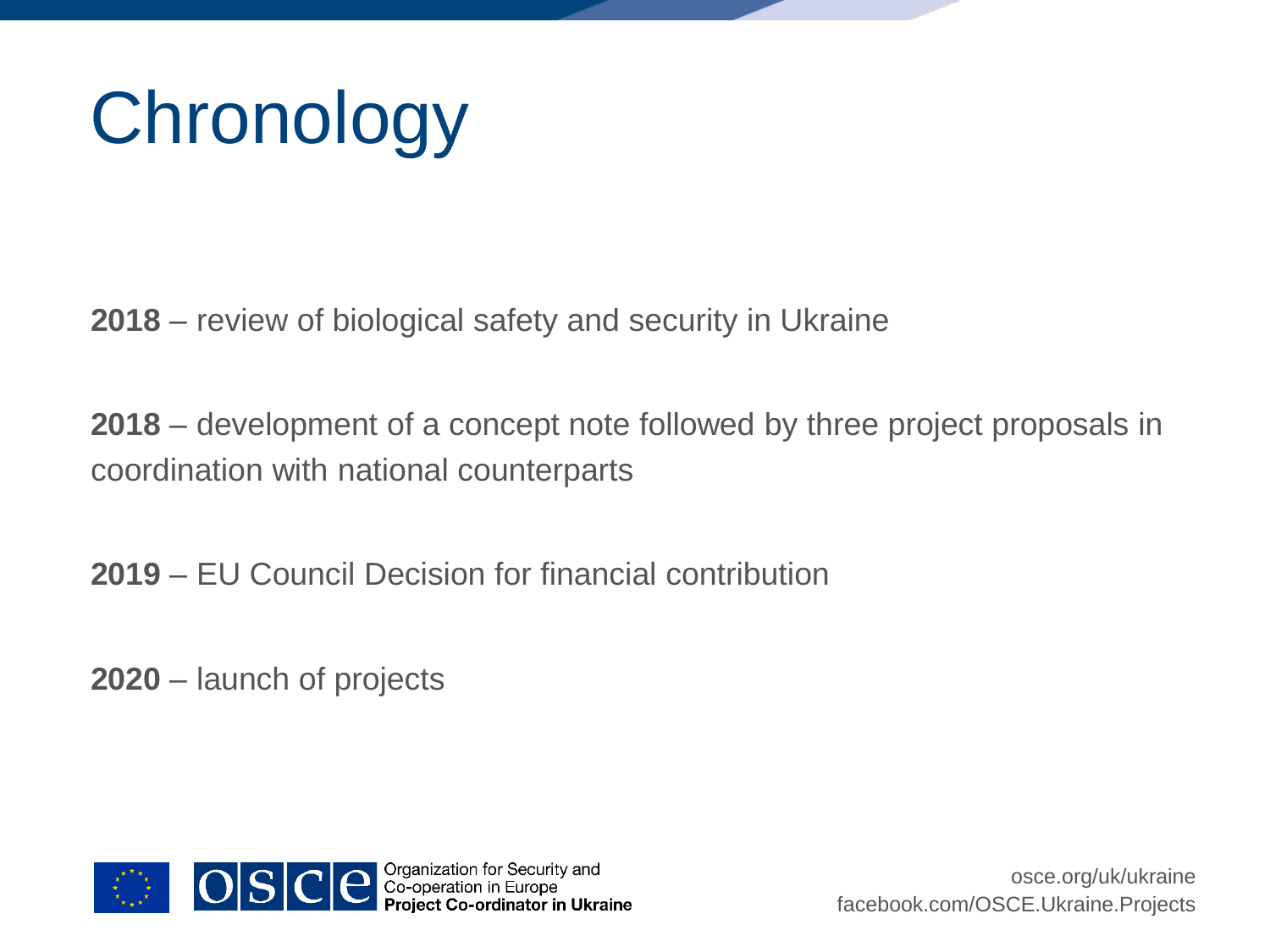### OSCE Projects on Biological Safety and Security

Harmonization of existing Ukrainian regulations on biosafety and biosecurity with international legal framework

• Ministry of Health of Ukraine

**Establishing of the veterinary** surveillance system sustainability in Ukraine for EDPrelated diseases (especially dangerous pathogens)

• State Service of Ukraine for Food Safety and Consumer Protection

Awareness raising, education and training for life scientists on biosafety and biosecurity

• Ministry of Health of Ukraine





Organization for Security and Co-operation in Europe **Project Co-ordinator in Ukraine**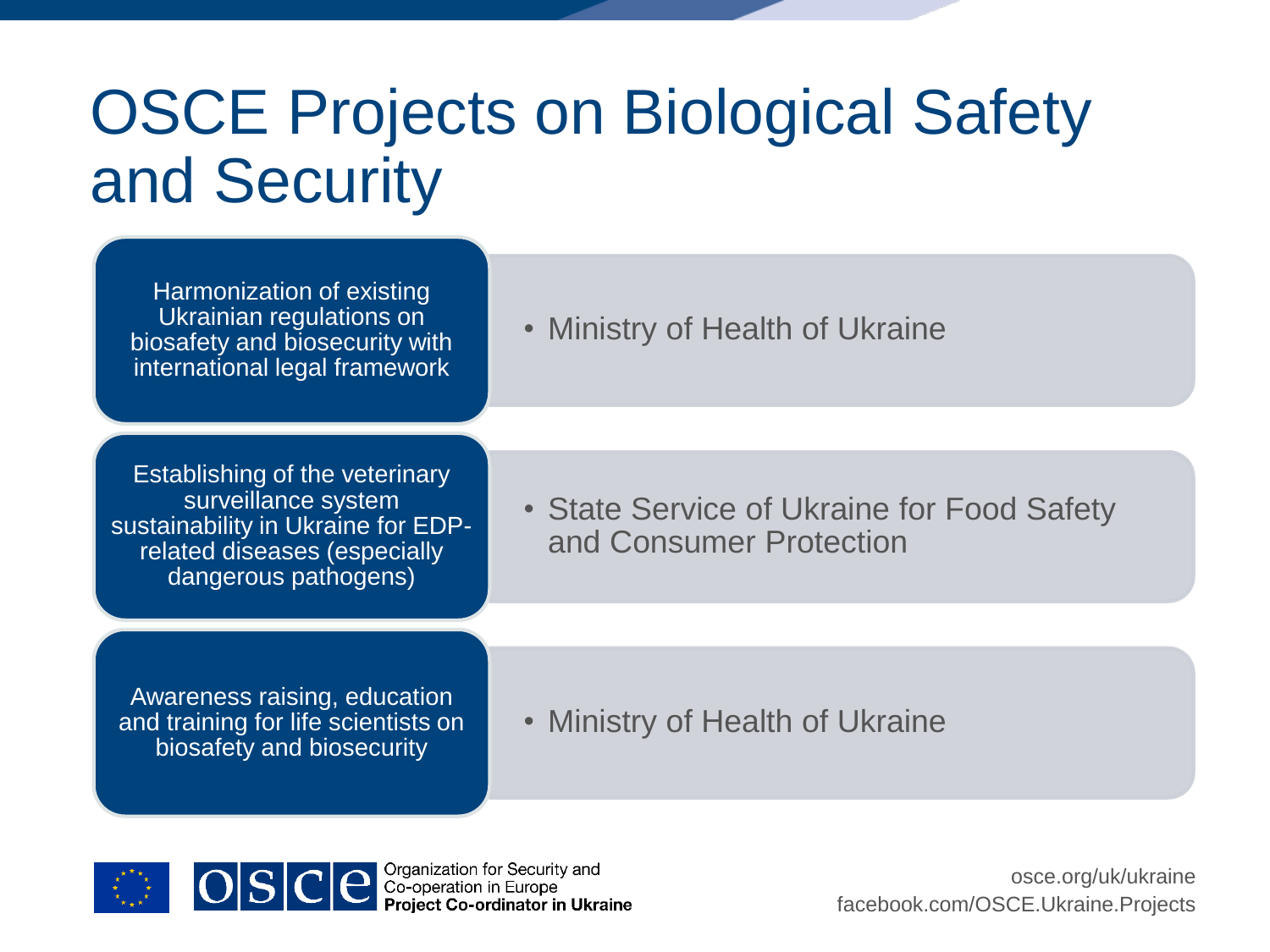#### **Harmonization of existing Ukrainian regulations on biosafety and biosecurity with international legal framework**

- Drafting of the **Law of Ukraine on biological safety and security**
- **Preparation of by-laws** for enhancing biological safety and security, in particular in institutions working with pathogenic microorganisms





**C** Organization for Security and<br>Co-operation in Europe<br>**Project Co-ordinator in Ukraine**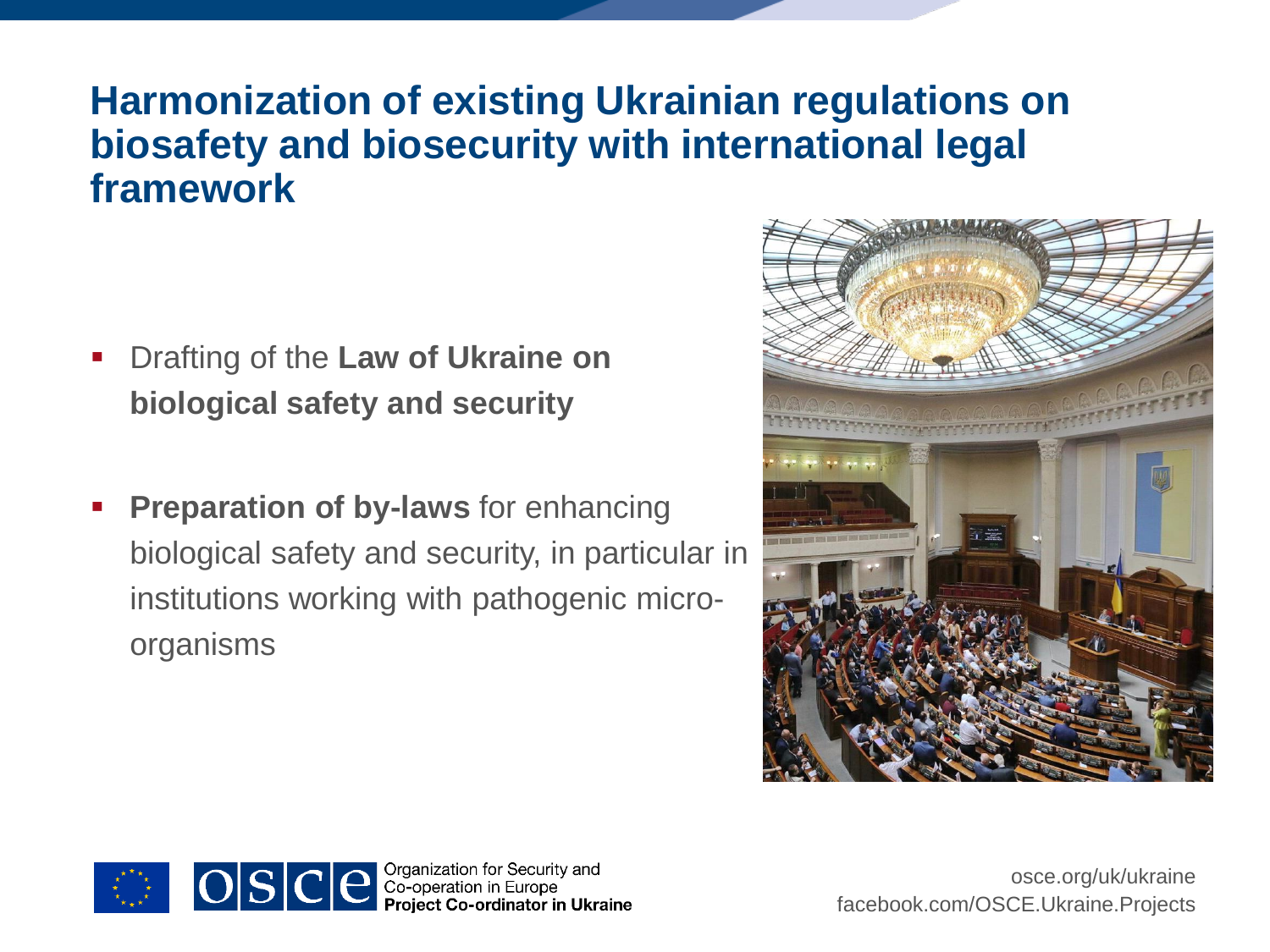#### **Providing for the veterinary surveillance system sustainability in Ukraine for EDP-related diseases**

- **Equipping a laboratory** to improve the effectiveness of infectious disease monitoring
- **Development of tools for operative diagnostics** of especially dangerous diseases and registration dossiers





OSCE Sco-operation for Security and<br>Project Co-operation in Europe<br>Project Co-ordinator in Ukraine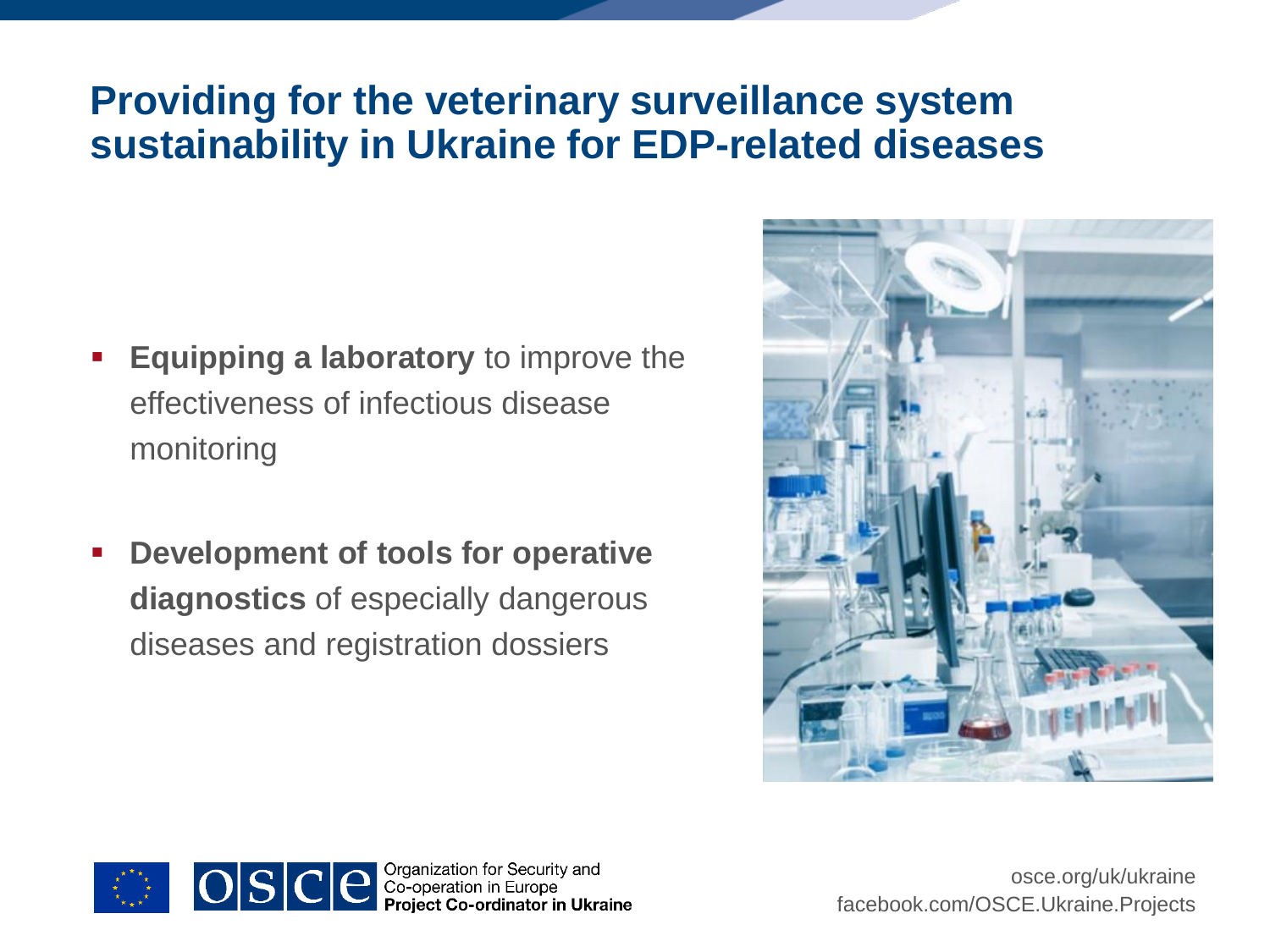### **Awareness raising, education and training for life scientists on biosafety and biosecurity**

- Training **national trainers** to disseminate knowledge on biological safety, security and ethics, as well as best laboratory practices and methods for managing biorisks
- Establishing a **distant learning system** to spread knowledge and raise awareness of biological safety, security and ethics





Organization for Security and Co-operation in Europe **Project Co-ordinator in Ukraine**